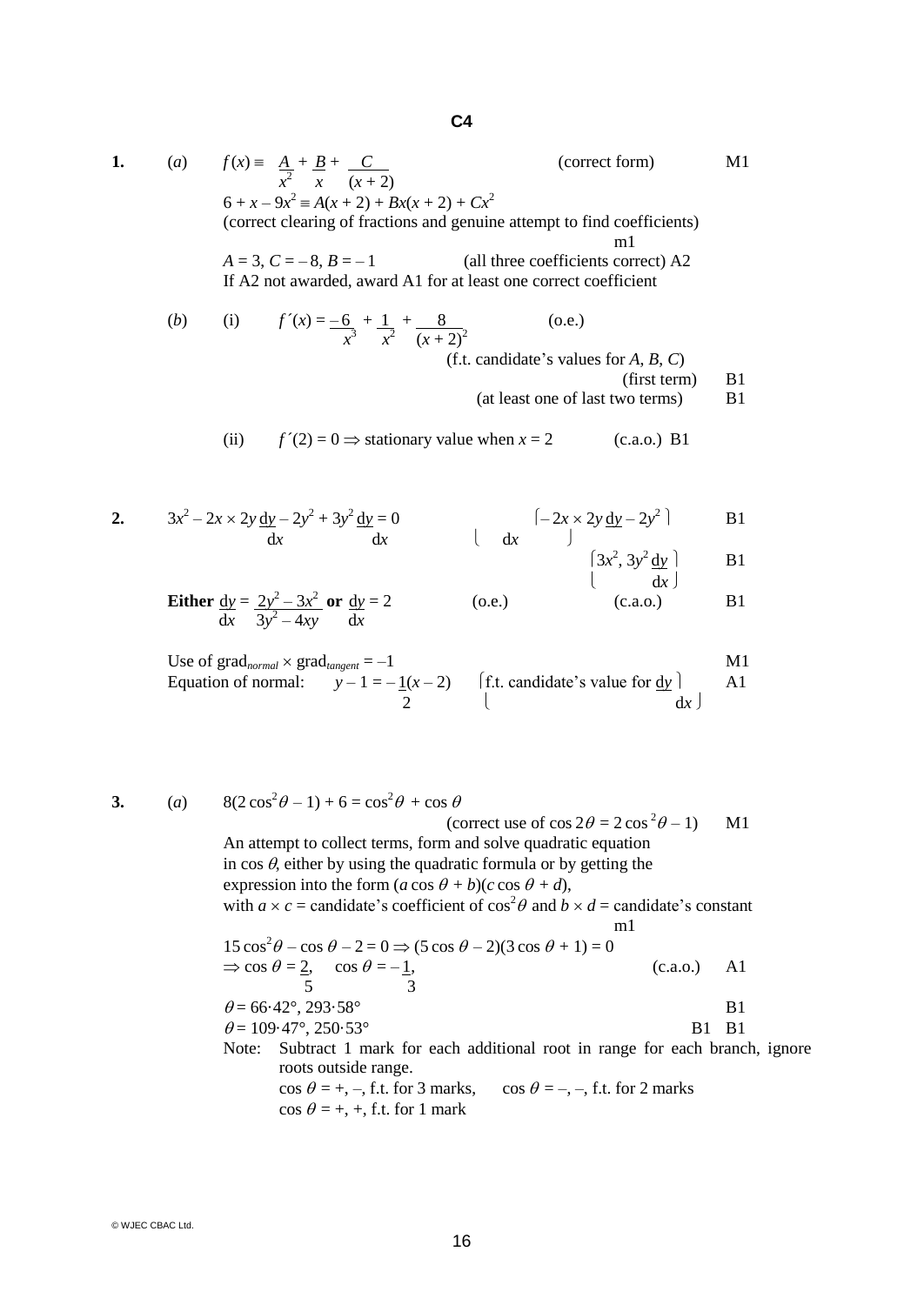(*b*)  $R = 4$  B1 Correctly expanding cos ( $\theta + \alpha$ ), correctly comparing coefficients and using either 4  $\cos \alpha = \sqrt{15}$  or  $4 \sin \alpha = 1$  or  $\tan \alpha = 1$  to find  $\alpha$ 

$$
\begin{array}{ccc}\n\sqrt{15} & & & \\
\alpha = 14.48^{\circ} & & & \\
\cos (\theta + 14.48^{\circ}) = \frac{3}{4} = 0.75 & & \\
\theta + 14.48^{\circ} = 41.41^{\circ}, 318.59^{\circ} & & \\
\text{(at least one value, f.t. candidate's values for } R, \alpha, 0^{\circ} < \alpha < 90^{\circ}) & & \\
\theta = 26.93^{\circ}, 304.11^{\circ} & & & \\
\end{array}
$$
\n
$$
\begin{array}{ccc}\n\sqrt{15} & & & \\
\text{(f.t. candidate's values for } R, \alpha, 0^{\circ} < \alpha < 90^{\circ}) & & \\
\text{(g.t. candidate's values for } R, \alpha, 0^{\circ} < \alpha < 90^{\circ}) & & \\
\text{(a. a.0.)} & & & \\
\text{(b.00.)} & & & \\
\end{array}
$$

$$
\begin{array}{ll}\n\mathbf{4.} & \text{Volume} = \pi \int_{0}^{\pi/2} \sin^2 2x \, dx \\
\mathbf{B1} & \mathbf{B2}\n\end{array}
$$

$$
\sin^2 2x = \frac{(1 - \cos 4x)}{2}
$$
 B1

$$
\int (a + b \cos 4x) dx = ax + \frac{1}{4}b \sin 4x, \qquad a \neq 0, b \neq 0
$$
 B1

Correct substitution of candidate's limits in candidate's integrated expression of form  $mx + n \sin 4x$   $m \neq 0, n \neq 0$   $M1$  $Volume = 1.985$  (c.a.o.) A1

## **Note: Answer only with no working earns 0 marks**

- 
- **5.** (*a*) (i)  $(1 + 6x)^{1/3} = 1 + 2x 4x^2$  $(1 + 2x)$  B1  $(-4x^2)$  $B1$

(ii) 
$$
|x| < \frac{1}{6}
$$
 or  $-\frac{1}{6} < x < \frac{1}{6}$ 

(*b*)  $2 + 4x - 8x^2 = 2x^2 - 15x \implies 10x^2 - 19x - 2 = 0$  M1 (An attempt to set up and use a correct method to solve quadratic using candidate's expansion for  $(1 + 6x)^{1/3}$ )  $x = -0.1$  (f.t. only candidate's range for *x* in (*a*)) A1

© WJEC CBAC Ltd.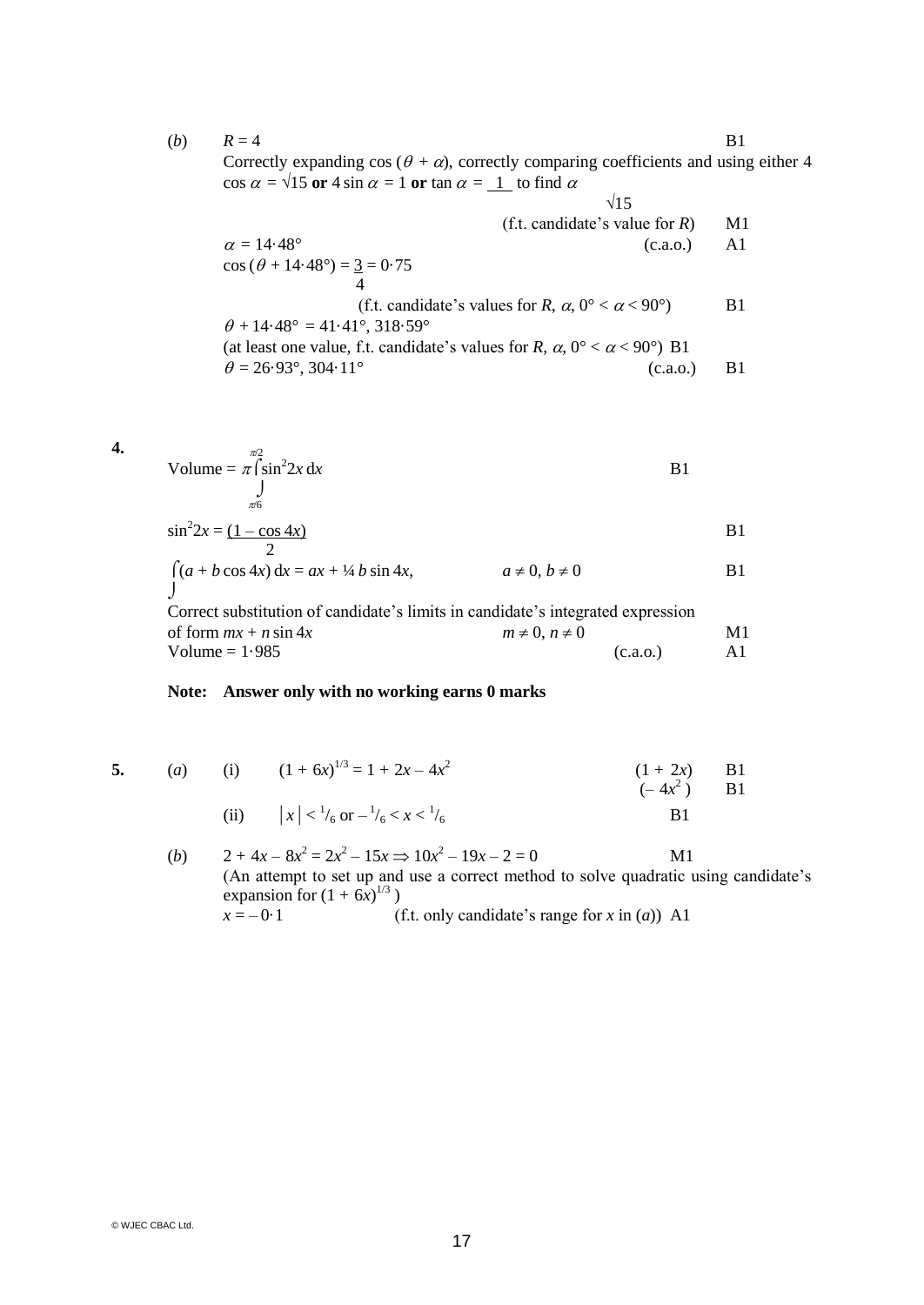**6.** (*a*) candidate's *x*-derivative = *a* candidate's *y*-derivative  $= -b$  (at least one term correct) B1  $t^2$  $dy =$  candidate's *y*-derivative M1 d*x* candidate's *x*-derivative  $\frac{dy}{dx} = -b$  (c.a.o.) A1  $dx$   $at^2$ Tangent at  $P: y - \underline{b} = -\underline{b}(x - ap)$  (o.e.) *p*  $ap^2$ (f.t. candidate's expression for d*y*) M1 d*x*  $ap^2y - abp = -bx + abp$  $ap^2y + bx - 2abp = 0.$  (convincing) A1 (*b*)  $y = 0 \Rightarrow x = 2ap$  (o.e.) B1  $x = 0 \Rightarrow y = 2b/p$  (o.e.) B1 Area of triangle  $AOB = 2ab$  (c.a.o.) B1  $(c)$  $2^2 - 2p + 2 = 0$  ( $abp^2 - 2abp + 2ab = 0$ ) B1 Attempting **either** to use the formula to solve the candidate's quadratic in *p* **or** to find the discriminant of the candidate's quadratic **or** to complete the square M1

**Either** discriminant 
$$
< 0
$$
 ( $\Rightarrow$  no real roots)  $\Rightarrow$  no such *P* can exist   
or  $(p-1)^2 + 1 = 0$  ( $\Rightarrow$  ( $p-1$ )<sup>2</sup> = -1))  $\Rightarrow$  no such *P* can exist (c.a.o.) A1

$$
3x-1 \Rightarrow 0
$$

 $\overline{2}$ 

**7.** (*a*)  $u = 3x - 1 \implies du = 3dx$  (o.e.) B1  $dv = \cos 2x dx \Rightarrow v = \frac{1}{2} \sin 2x$  (o.e.) B1

$$
\int_{0}^{2} (3x-1)\cos 2x \, dx = (3x-1) \times \frac{1}{2} \sin 2x - \int_{2}^{2} \frac{\sin 2x}{2} \times 3 dx
$$
 M1  

$$
\int_{0}^{2} (3x-1)\cos 2x \, dx = \frac{1}{2}(3x-1)\sin 2x + \frac{3}{2}\cos 2x + c
$$
 (c.a.o.) A1

© WJEC CBAC Ltd.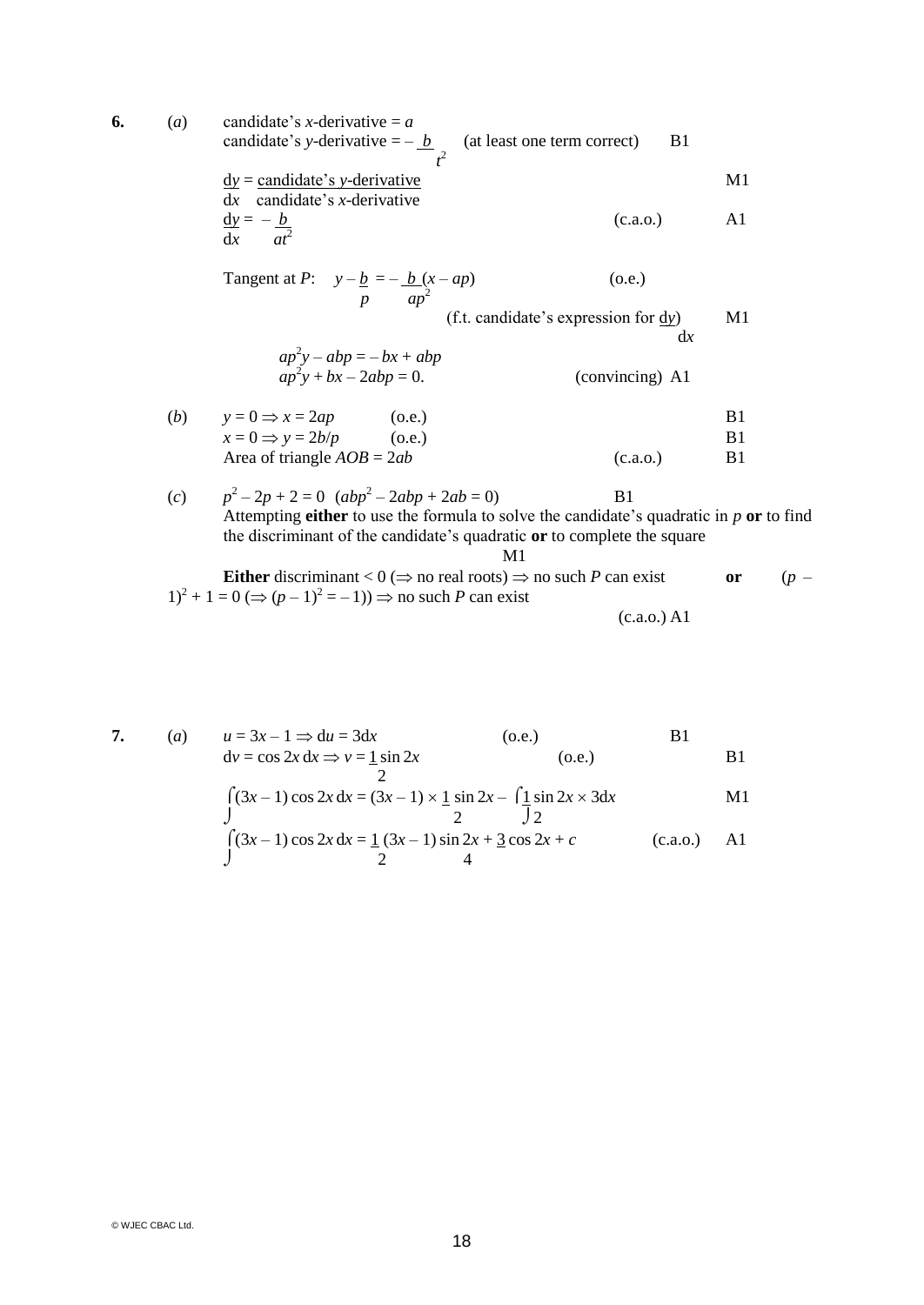(b) 
$$
\int \frac{x}{(2x+1)^3} dx = \int \frac{f(u)}{u^3} \times k \, du
$$
  
(*f*(*u*) = *pu* + *q*, *p*  $\neq$  0, *q*  $\neq$  0 and *k* = <sup>1</sup>/<sub>2</sub> or 2)

$$
\int \frac{x}{(2x+1)^3} dx = \int \frac{(u-1) \times 1}{2} \times \frac{du}{u^3}
$$
  
\n
$$
\int (au^{-2} + bu^{-3}) du = \frac{au^{-1}}{-1} + \frac{bu^{-2}}{-2}
$$
  
\n
$$
(a \neq 0, b \neq 0)
$$
 B1

**Either:** Correctly inserting limits of 1, 3 in candidate's  $cu^{-1} + du^{-2}$  $(c \neq 0, d \neq 0)$ **or:** Correctly inserting limits of 0, 1 in candidate's  $c(2x+1)^{-1} + d(2x+1)^{-2}$   $(c \neq 0, d \neq 0)$  m1

$$
\int_{0}^{1} \frac{x}{(2x+1)^{3}} dx = \frac{1}{18}
$$
 (= 0.055...) (c.a.o.) A1

## **Note: Answer only with no working earns 0 marks**

8. (a) 
$$
\frac{dA}{dt} = k\sqrt{A}
$$
 B1

(b) 
$$
\int \frac{dA}{\sqrt{A}} = \int k dt
$$
  
 
$$
\frac{A^{1/2}}{A} = kt + c
$$
 A1

 $^{1}/_{2}$ Substituting 64 for *A* and 3 for *t* and 196 for *A* and 5.5 for *t* in candidate's derived equation equation

m1

 $16 = 3k + c$ ,  $28 = 5.5k + c$  (both equations) (c.a.o.) A1 Attempting to solve candidate's derived simultaneous linear equations in *k* and *c*

$$
A = (2.4t + 0.8)^2
$$
 (o.e.) (c.a.o.) A1

9. (a) 
$$
AB = 8i - 4j + 12k
$$

(b) 
$$
OC = -i + 3j - 7k + \frac{3}{4}(8i - 4j + 12k)
$$
 (o.e.)  
\n $OC = 5i + 2k$  A1

(c) (i) Use of 
$$
OA + \mu(-4\mathbf{i} + \mathbf{j} + 3\mathbf{k})
$$
 on r.h.s. M1  
\n
$$
\mathbf{r} = -\mathbf{i} + 3\mathbf{j} - 7\mathbf{k} + \mu(-4\mathbf{i} + \mathbf{j} + 3\mathbf{k})
$$
 (all correct) A1  
\n(ii) 
$$
-1 + \lambda \times (-4) = 7
$$
  
\n(a) equation in  $\lambda$  from one set of coefficients) M1  
\n
$$
\lambda = -2
$$
 A1  
\n
$$
1 + (-2) \times 1 = -1
$$

11 + (– 2) 3 = 5 (both verifications) A1 An attempt to evaluate **AB**.(– 4**i** + **j** + 3**k**) M1 **AB.**(– 4**i** + **j** + 3**k**) = 0 (convincing) A1 *B* lies on *L*, *AB* is perpendicular to *L* and thus *B* is the foot of the perpendicular from *A* to *L* (c.a.o.) A1

© WJEC CBAC Ltd.